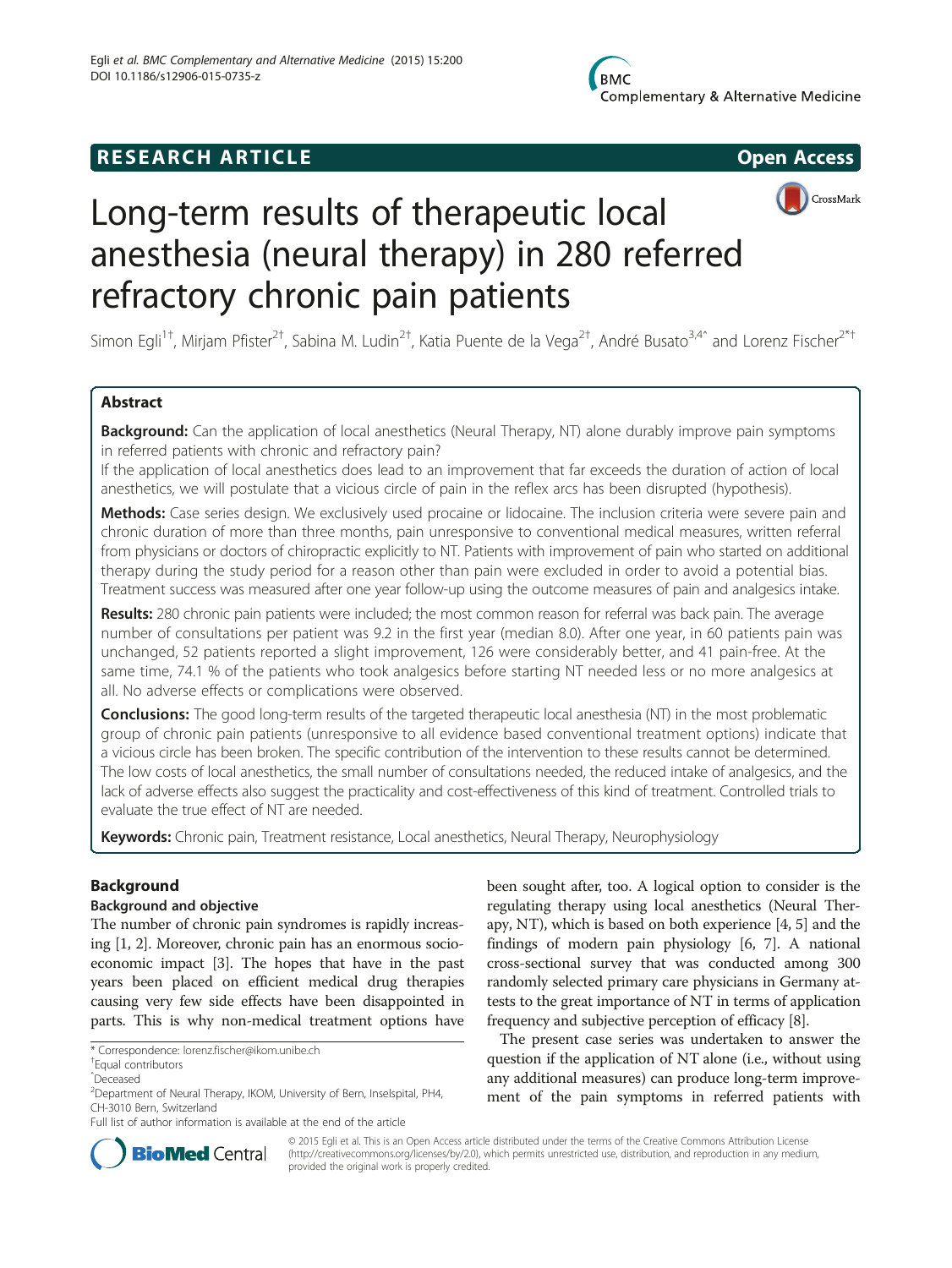chronic and so far refractory pain. A case series design was used to investigate the level of pain relief, the consumption of pain medication as well as safety issues.

At the same time, we tested the following hypothesis, postulated on the basis of the interpretation of findings from modern neurophysiology of pain: A vicious circle in the pain process can be disrupted by injecting local anesthetics into suitable sites of the body, which is reflected by the fact that the effect lasted much longer than could be expected from the duration of action of the local anesthetic. At the same time, we accept that specific and non-specific effects of treatment cannot be clearly discriminated.

#### Definition of neural therapy

NT is a treatment modality using injections with local anesthetics for diagnosis and therapy (indications include functional disorders, inflammatory diseases and acute and chronic pain). The real purpose, though, is not to achieve local anesthesia (except for diagnosis). The generation of targeted stimuli (through the needle) and the selective extinction of other stimuli (through the local anesthetic) affect both the organization of the nervous system and tissue perfusion, thereby disrupting positive feedback actions (vicious circle) in the pain cycle. This treatment modality utilizes the regulatory mechanisms and plastic properties of the nervous system, mainly on two levels: first, via segmental reflectory processes [[9](#page-7-0)–[11](#page-8-0)], and second, via the so called interference field (irritation zone), which may initiate and/or maintain pain and inflammation, regardless of the involved segment [[4, 5](#page-7-0), [9](#page-7-0)–[16\]](#page-8-0). The neurophysiological rationale and the mechanisms of action will be outlined in the discussion section.

#### Methods

#### Design

A case series design was used including patients from a University practice specializing in NT (Professor of Neural Therapy, University of Bern). All patients that met the inclusion criteria and had been referred explicitly to NT between January 1, 2000 and December 31, 2007, were included in the retrospective analysis. Each patient was followed over a period of 12 months. The local ethics committee concluded that no special approval was needed for the following reasons, and therefore, granted permission for us to access patients' data for the purposes of our study: Not only the referral explicitly to NT, but the treatment, too, was completely independent from the retrospective analysis; written informed consent was obtained from all patients; and the application of an accepted treatment was by definition in full compliance with the statements in the Helsinki Declaration. Therefore, the study passed the

review process at the University of Bern to be accepted as doctoral thesis.

### **Patients**

#### Inclusion criteria

- Patients with pain and written referral explicitly to NT from physicians or doctors of chiropractic
- Chronic condition lasting more than 3 months
- Treatment-resistant pain, i.e., pain persisting after all other evidence-based (conventional medical) measures compatible with the diagnosis (especially pain medication) have failed.
- Only patients were included whose pain was at least severe, $<sup>1</sup>$  regardless of their pain medication</sup> (example: If pain medication had reduced a patient's pain from very severe to mild levels at recruitment, this patient was excluded since his pain was neither treatment-resistant nor was there any drug intolerance).

#### Exclusion criteria / drop-out

- Conventional medical treatment options (in accordance with the diagnosis) have not been fully exhausted at the beginning of NT.
- To avoid a potential bias, patients with improvement of pain who started on another therapy during the one-year treatment period for a reason other than pain but with the potential to influence the pain level in a positive way (e.g. rigorous diet, psychotherapy, etc.) were excluded from the analysis.
- Discontinuation of NT due to accident, new onset of a serious disease, moving house, etc.

#### Intervention

Exclusive diagnostic and therapeutic application of the local anesthetics procaine or lidocaine in terms of NT (see definition).

#### Data acquisition

During the *first consultation* data were collected on age, sex, duration of pain problem, diagnosis, severity of pain, secondary diagnoses, and both the outcomes of previous therapies and the medication documented. For each individual consultation, interventions with local anesthetics, change in pain, medication use, adverse effects and complications were recorded over a 12-month study period. At the final visit (12 months after starting NT) the patients were asked to indicate their current level of pain, and both the number of consultations during the past 12 months and the current medication was documented.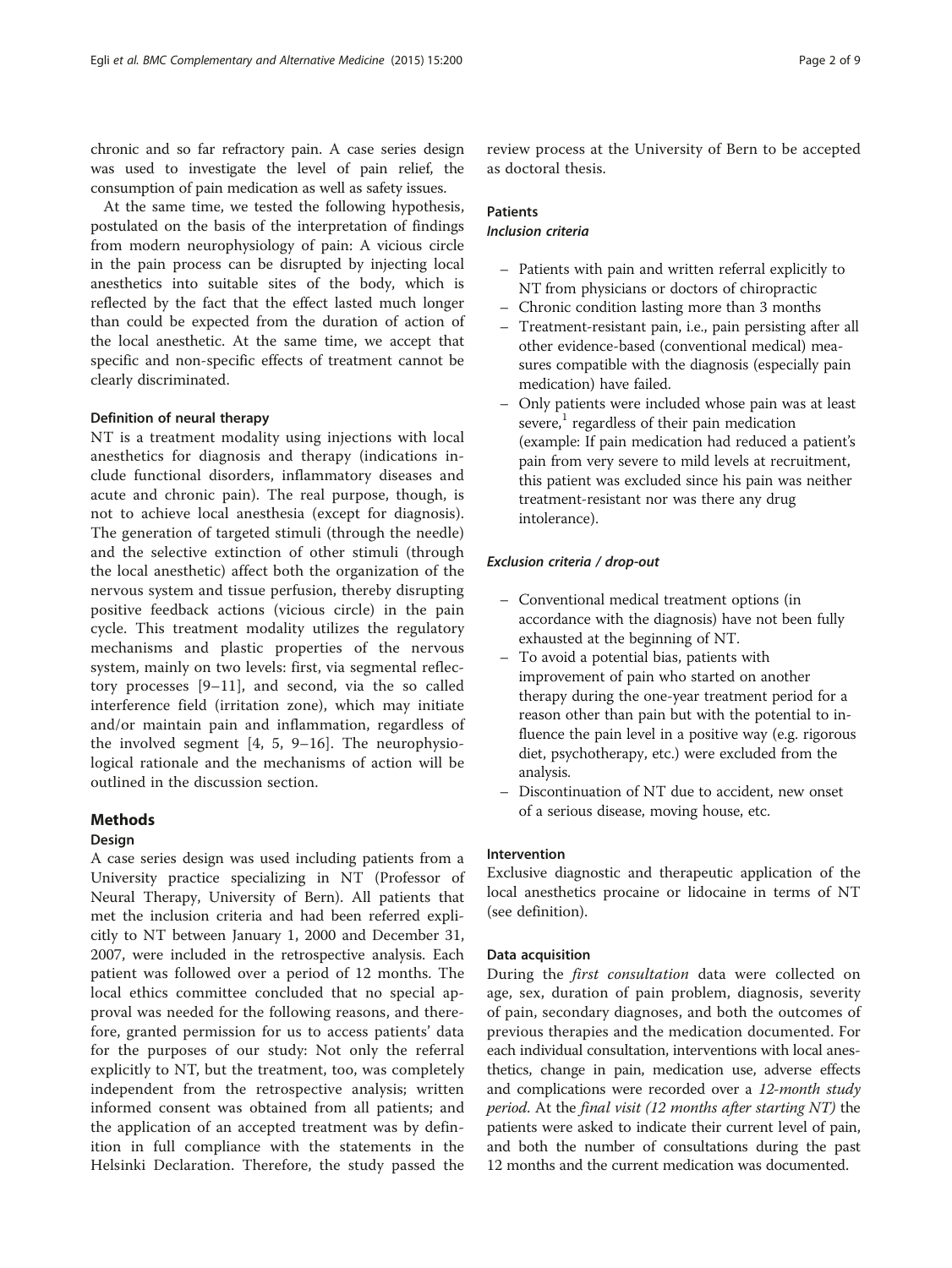In order to grade the severity of pain (see inclusion criteria) and examine the change in pain a deliberate choice was made to forego the use of a visual analog scale in favor of MacNab's criteria, which for the purpose of the present case series seemed to be more appropriate (modified according to Schmid [[17\]](#page-8-0)). Regarding the change in pain after one year the results were as follows: I: no pain, II: considerable improvement (more than 50 %), III: slight improvement (less than 50 % of the initial pain at the end of the follow-up period), IV: no change, V: worsening. Additionally, patients were not only asked to selectively rate their pain level, but also the average monthly pain level in the month before beginning NT and in the twelfth month. Again, the simple MacNab criteria appeared to us to be more practical than the visual analog scale.

Patients with a fluctuating course who reported improvements with NT, but rated their level of pain after one year as being no different from the pain intensity before the beginning of NT, were assigned to the "no improvement" category. In the case of patients with multiple pain problems only the primary diagnosis (cause of referral) was evaluated.

For purposes of documenting the medication use after treatment with NT (after one year) the following categories were used: 1. more medication than before starting treatment, 2. less medication, 3. no change in medication intake, 4. no medication taken before and after treatment. Only pain-relieving and pain-modulating drugs were considered.

The case series did not include patients who had not fully exhausted either conventional medical treatments previously or had not been resistant to treatment before beginning NT. Patients were not excluded, though, if NT was prematurely discontinued due to lack of success, but were assigned to the "no improvement" category (two patients).

The diagnoses were recorded according to the ICD-10 Code and then subdivided into four large pain-related diagnostic groups: 1. disorders of the spine and back, 2. disorders of other parts of the motor system, 3. headaches, 4. other pains.

The outcome of NT interventions were summarized in a report and communicated to the referring physician.

#### Statistical procedures

Fisher's exact test was used to statistically identify differences in the frequency between groups. With continuous and discrete data (age, number of treatments, etc.), the Wilcoxon or the Kruskal-Wallis test was used to determine the magnitude of difference between groups. Monotonic associations between some of the variables were identified using Spearman's rank correlation coefficient. A  $p$  value of <0.05 was used to denote statistical significance.

#### Results

Demographic data and the Patients' general state of health In the above-mentioned period a total of 361 chronic pain patients had a written referral for NT. 59 patients were not included since their pain levels did not exceed categories 1–3 (see inclusion criteria). Seven patients could not be enrolled in the case series because they had started another treatment simultaneously with the beginning of NT. To avoid another potential bias, eleven patients with improvement of pain were later excluded because they began another treatment for a reason other than pain during the one-year study period, potentially influencing the pain level in a positive way (e.g. rigorous diet, psychotherapy, etc.). Another four patients were excluded because of external factors (accident, moving home, etc.).

Finally, 280 patients were included in the case series. All patients suffered from chronic pain which had so far been treated with no success and may thus be regarded as unresponsive to treatment. All conventional treatment options had been fully exhausted in accordance with the respective diagnosis. All patients had previously received medical treatment; in 31 % of the patients the pharmacologic treatment approach of pain had been stopped before starting NT, one reason being a lack of effect, another the occurrence of adverse effects. More than two thirds of the patients had previously undergone physical therapy, physiotherapy, osteopathy or chirotherapy, and 25 % of the patients had also tried acupuncture. All pain conditions were resistant to these procedures as well.

176 women and 104 men were included; the average age of the females was 50.1 years (SD: 15.1; range: 14–84) and of the males 50.9 years (SD: 14.4; range: 11–90) (Table 1).

#### Specialties of referring physicians

All patients were referred by physicians from a broad spectrum of professional disciplines (Table [2](#page-3-0)). 36 of the patients had referrals from various specialist clinics of a university hospital.

#### Symptoms and diagnoses

More than two thirds of the patients (69.6 %) suffered from treatment-resistant pain disorders of the spine and of other parts of the motor system. Every eighth patient (12.2 %) complained of headache (Table [3](#page-3-0)).

Table 1 Distribution by age and sex

| Sex    | n   | Age (years) |        |           |  |  |  |  |
|--------|-----|-------------|--------|-----------|--|--|--|--|
|        |     | Mean (SD)   | Median | Range     |  |  |  |  |
| Female | 176 | 50.1(15.1)  | 51     | $14 - 84$ |  |  |  |  |
| Male   | 104 | 50.9 (14.4) | 51     | $11 - 90$ |  |  |  |  |
| Total  | 280 | 50.4 (14.9) | 51     | $11 - 90$ |  |  |  |  |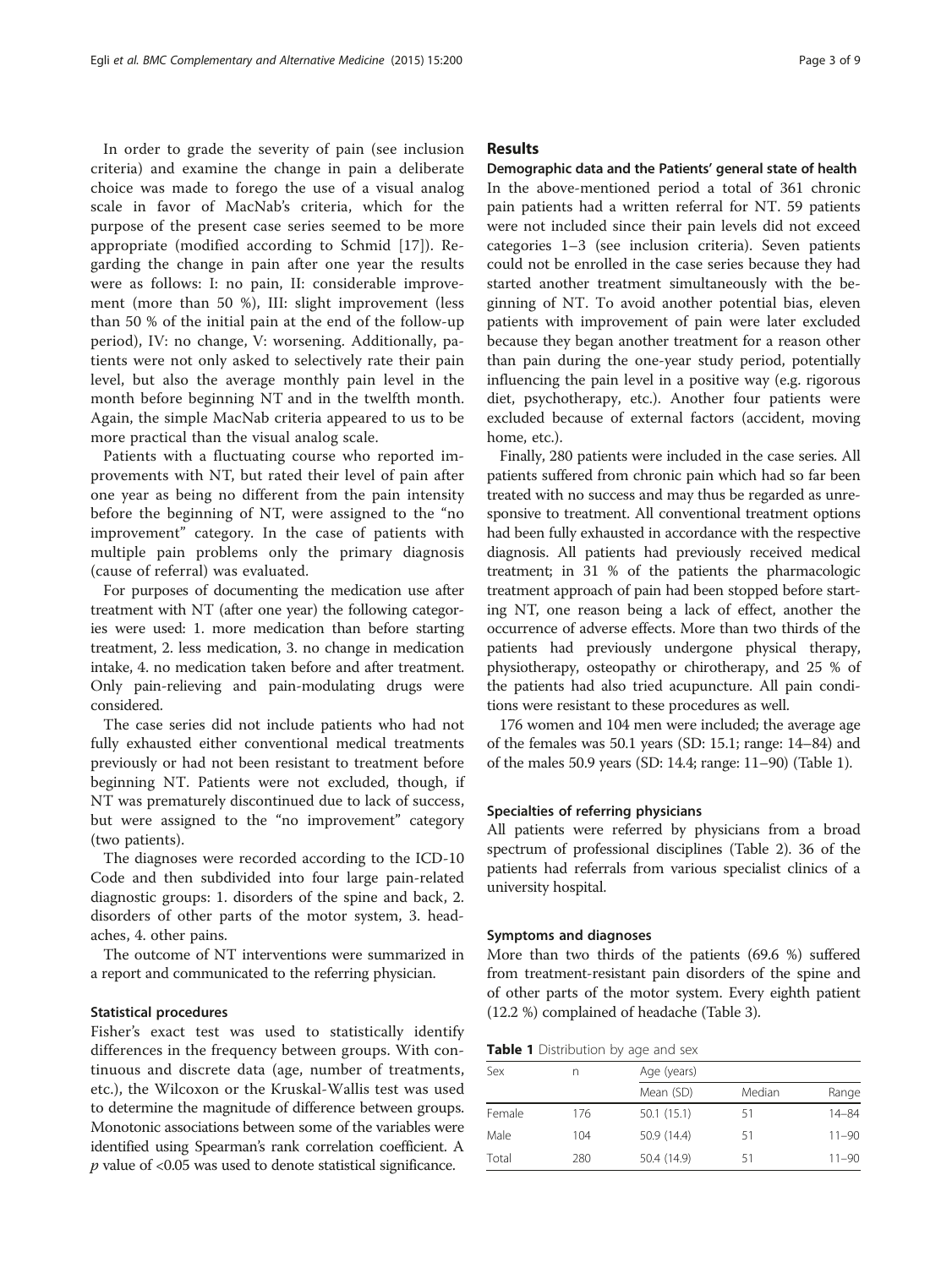<span id="page-3-0"></span>Table 2 Distribution of referring doctors

| Referring physicians by specialty                        | Frequency of referral |
|----------------------------------------------------------|-----------------------|
| General Medicine                                         | 147                   |
| Chiropractic                                             | 38                    |
| Internal Medicine                                        | 30                    |
| Rheumatology                                             | 16                    |
| Orthopedic Surgery                                       | 10                    |
| Otorhinolaryngology                                      | 8                     |
| Ophthalmology                                            | 8                     |
| Hand Surgery                                             | 5                     |
| Pediatrics                                               | 4                     |
| General Surgery                                          | 3                     |
| Anesthesia (Pain Clinics)                                | $\overline{2}$        |
| Gynecology                                               | 2                     |
| Psychiatry                                               | $\mathfrak{D}$        |
| Urology                                                  | $\mathcal{P}$         |
| Neurology                                                | 1                     |
| Insurance Medicine (casualty insurer SUVA <sup>d</sup> ) | 1                     |
| Dentistry                                                | 1                     |

Various physicians referred several patients. The 5 physicians who most frequently referred patients with treatment-resistant pain sent the following number of patients during the enrollment period: 27, 21, 15, 13 and 8, respectively

<sup>a</sup> SUVA (Swiss National Accident Insurance Fund) is the largest provider of accident insurance in Switzerland

#### Duration of illness

The mean duration of illness in all patients before starting NT was 64 months, i.e., more than five years. The distribution of duration of illness was skewed, meaning that 50 % of all patients had been ill for less than 36 months and 4 patients for more than 360 months. Table 4 shows the mean (incl. SD) and median duration of illness of the four most important diagnostic groups. There was a statistically confirmed difference in the duration of illness between these four diagnostic groups  $(p = 0.04)$ , in that patients afflicted with headache and facial pain showed a longer duration of illness before their referral than the other three groups (Table 4). An analysis of the duration of illness in relation to five age categories (0–20, 21–40, 41–60, 61–80, >80 years of age) did not reveal any significant differences between the age groups  $(p = 0.14)$ . Also, there was no difference between female and male patients ( $p = 0.41$ ).

#### Number of treatments

The number of treatment sessions utilized by patients in the first year varied between one and 40, the average number being 9.16 (SD: 5.69), and the median number 8.0. There was a statistically confirmed difference in the number of treatments between diagnostic groups  $(p = 0.01)$ . In the first year, patients suffering from

| Diagnosis (ICD 10)                           | Frequency      | %    |
|----------------------------------------------|----------------|------|
| 1. Disorders of the spine and back           | 155            | 55.3 |
| 2. Other disorders of the motor system       |                |      |
| Arthropathies                                | 18             | 6.4  |
| Soft tissue disorders                        | 16             | 5.7  |
| Osteopathies                                 | $\overline{4}$ | 1.4  |
| Chondropathies                               | 2              | 0.7  |
| Systemic connective tissue disorders         | 1              | 0.4  |
| Total                                        | 41             | 14.6 |
| 3. Headaches                                 |                |      |
| Atypical facial pain                         | 13             | 4.7  |
| Chronic post-traumatic headache              | 5              | 1.8  |
| Cluster headache                             | 5              | 1.8  |
| Other headaches                              | 5              | 1.8  |
| Migraine                                     | $\overline{4}$ | 1.4  |
| Trigeminal neuralgia                         | $\overline{2}$ | 0.7  |
| Total                                        | 34             | 12.2 |
| 4. Other pain                                |                |      |
| Diseases of the eye                          | 7              | 2.5  |
| Diseases of the genitourinary system, male   | 5              | 1.8  |
| Diseases of the genitourinary system, female | 3              | 1.1  |
| Diseases of the digestive system             | 3              | 1.1  |
| Other diseases                               | 32             | 11.4 |
| Total                                        | 50             | 17.9 |
| All groups                                   | 280            | 100  |

Table 3 Diagnosis codes

painful musculoskeletal disorders affecting the spine and back needed more consultations than the other three groups (Table [5\)](#page-4-0). There were no significant differences in the number of consultations in relation to age groups ( $p = 0.11$ ), but female patients required significantly more (i.e., 10.6) consultations ( $p < 0.01$ ) than male patients (7.6 consultations).

Correlation coefficients between age, duration of illness and number of consultations and their corresponding  $p$  values are listed in Table [6](#page-4-0). The correlation coefficients

| <b>Table 4</b> Duration of Illness before the beginning of neural |  |  |  |
|-------------------------------------------------------------------|--|--|--|
| therapy (in months)                                               |  |  |  |

| Diagnosis code                         |     | Patients (n) Duration of illness<br>(months) |        |
|----------------------------------------|-----|----------------------------------------------|--------|
|                                        |     | Mean (SD)                                    | Median |
| Disorders of the spine and back        | 155 | 64.65 (91.59)                                | 36     |
| Other disorders of the motor system 41 |     | 43.98 (55.75)                                | 24     |
| Headache                               | 34  | 106.50 (130.30)                              | 54     |
| Other pain                             | 50  | 49.50 (53.54)                                | 24     |
| Total                                  | 280 | 64.00 (88.91)                                | 36     |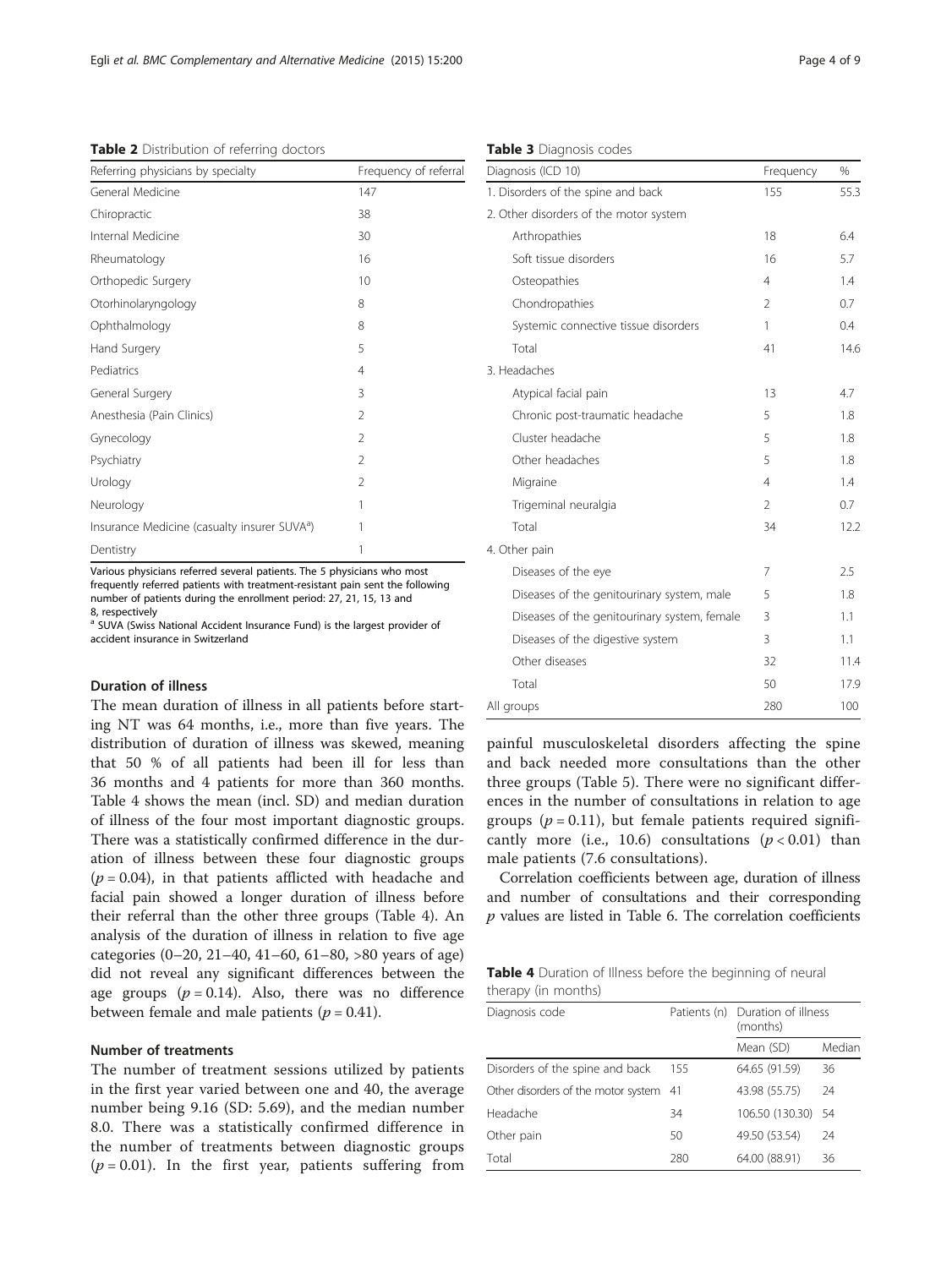<span id="page-4-0"></span>Table 5 Number of treatments in the first year

| Diagnosis code                      |     | Patients (n) Treatments |        |
|-------------------------------------|-----|-------------------------|--------|
|                                     |     | Mean (SD)               | Median |
| Disorders of the spine and back     | 155 | 10.00 (5.97)            | 8.00   |
| Other disorders of the motor system | -41 | 7.07 (4.95)             | 5.00   |
| Headache                            | 34  | 8.44 (5.12)             | 8.50   |
| Other pain                          | 50  | 8.78 (5.31)             | 9.00   |
| Total                               | 280 | 9.16(5.69)              | 8.00   |

reveal a weak and non-significant linear association between age and duration of illness and a weak, but significant association between the age and the number of consultations.

#### Change in pain

Treatment success from the patients' perspective is shown in Table [7.](#page-5-0) One patient felt that his pain had worsened, and 60 patients reported that their symptoms were unchanged. Rating the success of their treatment after one year, 52 patients saw a slight and 126 patients a considerable improvement. 41 patients were pain-free after one year. Treatment success was not significantly different between the diagnostic groups ( $p = 0.14$ ).

157 patients (56 %) underwent local/segmental therapy, 5 patients (2 %) received interference field therapy, and 118 patients (42 %) a combined (local/segmental plus interference field) treatment (Table [8](#page-5-0)). A comparison of change of pain between a purely local/segmental and a combined therapy did not reveal any statistically confirmed difference ( $p$  value Fisher test = 0.28). Due to the small number of patients, interference field therapy alone was not included in the statistical calculations (Table [8\)](#page-5-0).

#### Consumption of pain medication

Table [9](#page-5-0) displays the consumption of pain medication after one year as compared to the consumption before NT, separately listed for the group of patients with successful NT  $(n = 219;$  slight improvement to freedom from symptoms) and for the group of patients with no treatment success ( $n = 61$ ; no change or worsening). Successfully treated patients needed significantly less pain medication ( $p < 0.01$ ).

Table 6 Correlation coefficients between age, duration of illness and number of consultations

|                        | Age                        |           | Duration of illness        |           |  |
|------------------------|----------------------------|-----------|----------------------------|-----------|--|
|                        | correlation<br>coefficient | $p$ value | correlation<br>coefficient | $p$ value |  |
| Duration of<br>illness | 011                        | 0.06      |                            |           |  |
| Consultations          | 014                        | 0 O 1     | 0.06                       | 0.28      |  |

 $*$  p value, i.e., the statistical test for a correlation coefficient  $\neq 0$ 

Eighty-seven patients did not take any pain medication, neither when they were included nor after they started NT. However, these patients had – at some earlier point during the course of their disease – also received one or more pain-relieving drugs prior to NT, but had discontinued their medication because of lack of effect or intolerable adverse effects. After one year none of these patients used any pain medications.

In 50 patients (25.9 % of the patients taking pain relievers at the beginning of NT) pain medication consumption was unchanged, and 143 patients (74.1 %) used less or no more pain medication at all after the period under study.

#### Observation of adverse effects or complications

No adverse effects or complications occurred except minor, spontaneously resolving hematoma and mild dizziness lasting up to 15 min following treatment, which in patients with normal blood pressure was assessed as the known systemic procaine effect and simultaneous, mild vasovagal reaction. There was no case where an adverse effect would have required drug treatment or any other intervention.

#### **Discussion**

#### Neurophysiology and mechanisms of action

Nociceptive processes cause a reflex response evoked by cutivisceral, viscero-cutaneous, viscero-somatic motor, etc. reflex pathways. This reflex response, which is largely mediated by sympathetic nerves, involves changes in blood flow, increased skin turgor, hyperalgesia in localized areas of skin, dysregulation of the organ at the corresponding metameric level, as well as increased muscle tone [\[18](#page-8-0)–[20\]](#page-8-0). Nociceptive afferents converge in the dorsal horn of the spinal cord. The information from this area is then diverged: to the sympathetic nervous system, to the skeletal muscles, and to the brain, all at the same time (Fig. [1](#page-6-0)) [\[6](#page-7-0), [7](#page-7-0), [21](#page-8-0)].

Analogous to mathematical chaos theory these connections create a vicious circle (positive feedback, iteration) of pain [[20\]](#page-8-0). This vicious circle is reinforced because under pathological conditions efferent (!) sympathetic nerves in the periphery are able to relay to nociceptive afferents in a kind of short circuit, leading to a coupling between sympathetic and afferent neurons [\[7](#page-7-0), [22](#page-8-0)–[24](#page-8-0)]. Sympathetic-afferent coupling and also neuroplastic changes [[25\]](#page-8-0) within the spinal cord and in the brain produce additional multiple iterations of the vicious circle of pain.

The sympathetic nervous system can induce a neurogenic inflammation via vasodilation and plasma extravasation and the release of pro-inflammatory neuropeptides from its own nerve fibers [[26](#page-8-0)–[31\]](#page-8-0). This inflammation decreases the response threshold of nociceptors and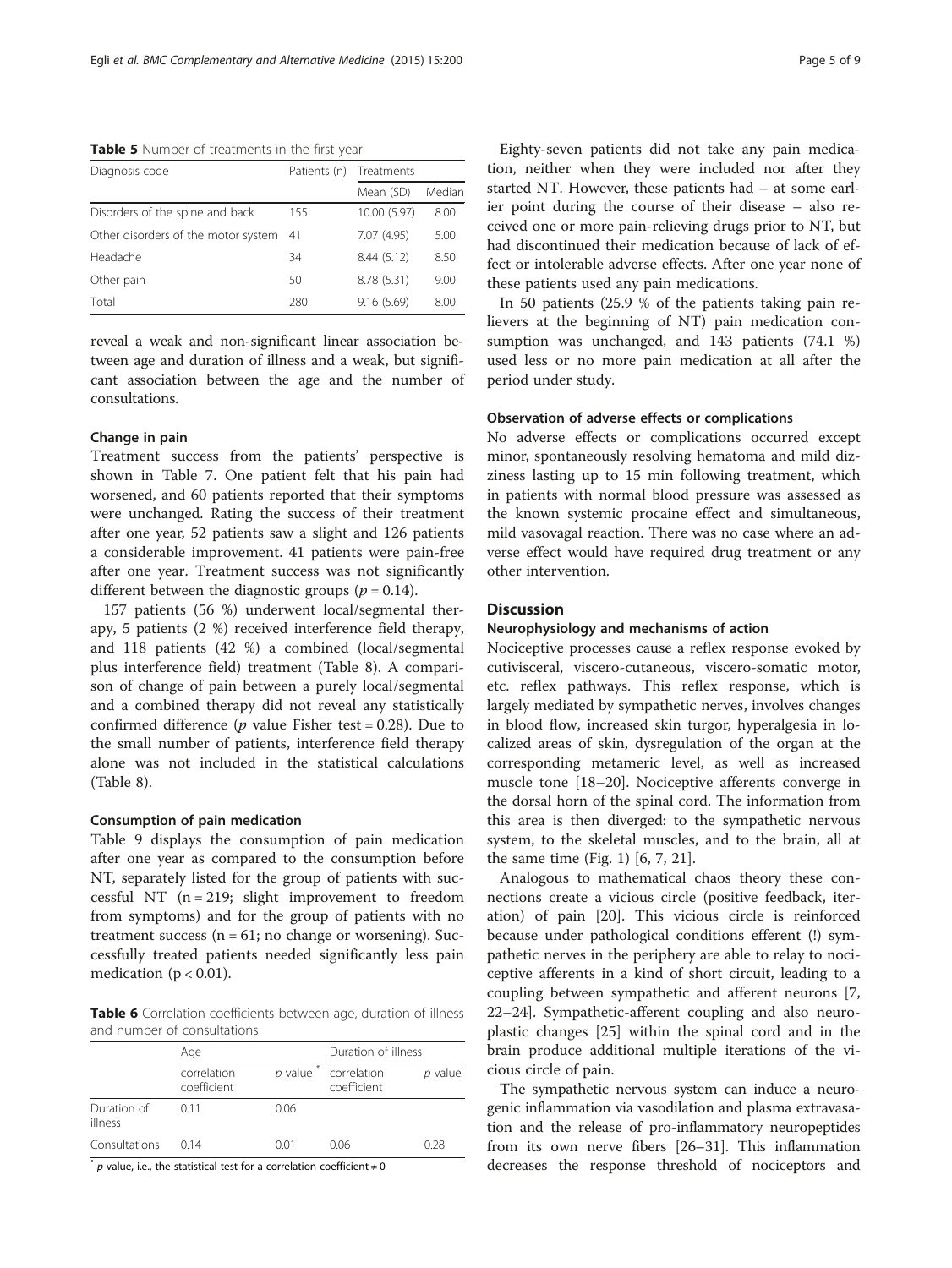|                    |     | Disorders of the spine and back |    | Other disorders of the motor system |              | Headaches |    | Other pain |          | Total  |  |
|--------------------|-----|---------------------------------|----|-------------------------------------|--------------|-----------|----|------------|----------|--------|--|
|                    | n.  | %                               | n  | %                                   | n            | %         | n  | %          | $\Gamma$ | %      |  |
| Patients           | 155 | (100)                           | 41 | (100)                               | 34           | (100)     | 50 | (100)      | 280      | (100)  |  |
| Change in symptoms |     |                                 |    |                                     |              |           |    |            |          |        |  |
| Worsening          | 0   | (0.0)                           | 0  | (0.0)                               | $\mathbf{0}$ | (0.0)     |    | (2.0)      |          | (0.4)  |  |
| No change          | 31  | (20.0)                          |    | (26.8)                              | 10           | (29.4)    | 8  | (16.0)     | 60       | (21.4) |  |
| Slight improvement | 32  | (20.7)                          |    | (12.2)                              | 5            | (14.7)    | 10 | (20.0)     | 52       | (18.6) |  |
| Marked improvement | 77  | (49.7)                          | 15 | (36.6)                              | 12           | (35.3)    | 22 | (44.0)     | 126      | (45)   |  |
| No pain            | 15  | (9.7)                           | 10 | (24.4)                              |              | (20.6)    | 9  | (18.0)     | 41       | (14.6) |  |

<span id="page-5-0"></span>Table 7 Diagnostic groups versus change in pain after one year

simultaneously recruits quiescent or "silent" nociceptors from the neighborhood. Thus peripheral sensitization occurs [\[22\]](#page-8-0), which reinforces the vicious circle even further.

Tracey [\[32](#page-8-0)] describes an "inflammatory reflex of the autonomic nervous system," reflexively adjusting the inflammatory and immune responses of the human body.

As early as 1924 Ricker [\[33](#page-8-0)] was able to demonstrate in an animal model that even injuries to the sympathetic nervous system or pathological irritations which occurred a long time ago would become engrammatically stored. Every new (physiological) stimulus to such a system causes a pathological (excessive) response. It seems that the sympathetic nervous system has a kind of "memory" for pathological stimuli.

Using local anesthetics (NT) these different levels can be accessed directly and logically: by applying an impulse (needle prick) and by disrupting a vicious circle (local anesthetic). Repeated application can lead to the "extinction" of the engrammatically stored pathological irritability of the sympathetic nervous system and to the restoration of normal tissue perfusion [\[9](#page-7-0), [20, 34](#page-8-0)]. The local anesthetic can disrupt the escalating vicious circle of nociceptor activity – sympathetic excitation – circulation disturbance – neurogenic inflammation – muscle hardening, etc. in different sites at the same time (Figure [1\)](#page-6-0). In this way several interrelated and, through

|  | Table 8 Treatment modality vs. change in pain after one year |  |  |
|--|--------------------------------------------------------------|--|--|
|  |                                                              |  |  |

| <b>I WINTED</b> TICALITIC ITIOGRAPHY VS. CHANGE AT PAINT SITCH STIC YOUT |                 |          |   |                    |          |                  |  |  |
|--------------------------------------------------------------------------|-----------------|----------|---|--------------------|----------|------------------|--|--|
|                                                                          | Local/segmental |          |   | Interference field | Combined |                  |  |  |
|                                                                          | n               | $\%^{a}$ | n | $%^a$              | n        | $%$ <sup>a</sup> |  |  |
| Patients                                                                 | 157             | (100)    | 5 | (100)              | 118      | (100)            |  |  |
| Change in symptoms                                                       |                 |          |   |                    |          |                  |  |  |
| Worsening                                                                |                 | (0.6)    | 0 | (0.0)              | 0        | (0.0)            |  |  |
| No change                                                                | 34              | (21.7)   | 0 | (0.0)              | 26       | (22.0)           |  |  |
| Slight improvement                                                       | 29              | (18.5)   | 3 | (60.0)             | 20       | (17.0)           |  |  |
| Marked improvement                                                       | 65              | (41.4)   | 1 | (20.0)             | 60       | (50.9)           |  |  |
| No pain                                                                  | 28              | (17.8)   |   | (20.0)             | 12       | (10.2)           |  |  |
|                                                                          |                 |          |   |                    |          |                  |  |  |

<sup>a</sup> percentage of the respective treatment modality

positive feedback loops, ever-increasing reflex arcs become disrupted.

Moreover, Cassuto [[26](#page-8-0)] was able to show that repeated application of local anesthetics can also directly reduce neurogenic inflammation.

In addition, needle prick and local anesthetic can produce a favorable effect on the control of synaptic input to the neurons in the dorsal horn of the spinal cord [[35\]](#page-8-0).

#### Interpretation of data

Reflecting the real-life setting of our University NT practice, our case series included the most difficult category of patients with chronic pain, i.e. chronic pain unresponsive to all evidence-based, conventional medical measures and various complementary treatments over a long period, who had been referred explicitly to NT. For these reasons randomization of a part of these patients in a control group without NT was not possible. Upon closer consideration, the fact that all previous therapies had failed can serve as a kind of comparison (albeit with some time lag) between conventional (incl. complementary) medical treatments and NT, but cannot, of course, replace a real control group. However, there is a probability of a spontaneous effect of pain regression to the mean because the pain level of our patients was severe. Therefore, it would

|  | Table 9 Medication intake and change in symptoms |  |  |  |  |  |  |
|--|--------------------------------------------------|--|--|--|--|--|--|
|--|--------------------------------------------------|--|--|--|--|--|--|

|                                                    |   | Treatment effect <sup>a</sup> |                 |                    |                 |  |
|----------------------------------------------------|---|-------------------------------|-----------------|--------------------|-----------------|--|
| Medication intake                                  |   |                               |                 | No success Success |                 |  |
|                                                    |   | n                             | $\%^{\text{b}}$ | n                  | $\%^{\text{b}}$ |  |
| No medication                                      |   | 18                            | (29.5)          | 69                 | (31.5)          |  |
| No change in medication intake                     |   | 40                            | (65.6)          | 10                 | (4.6)           |  |
| Reduced use of (or no more need for)<br>medication | Β |                               | (4.9)           |                    | 140 (63.9)      |  |
| Increased use of medication                        | 0 |                               | (0)             | 0                  | (0)             |  |
| Total                                              |   | 61                            | (100)           | 219                | (100)           |  |

 $a$  according to the patients' self-assessment<br>b percentage within this category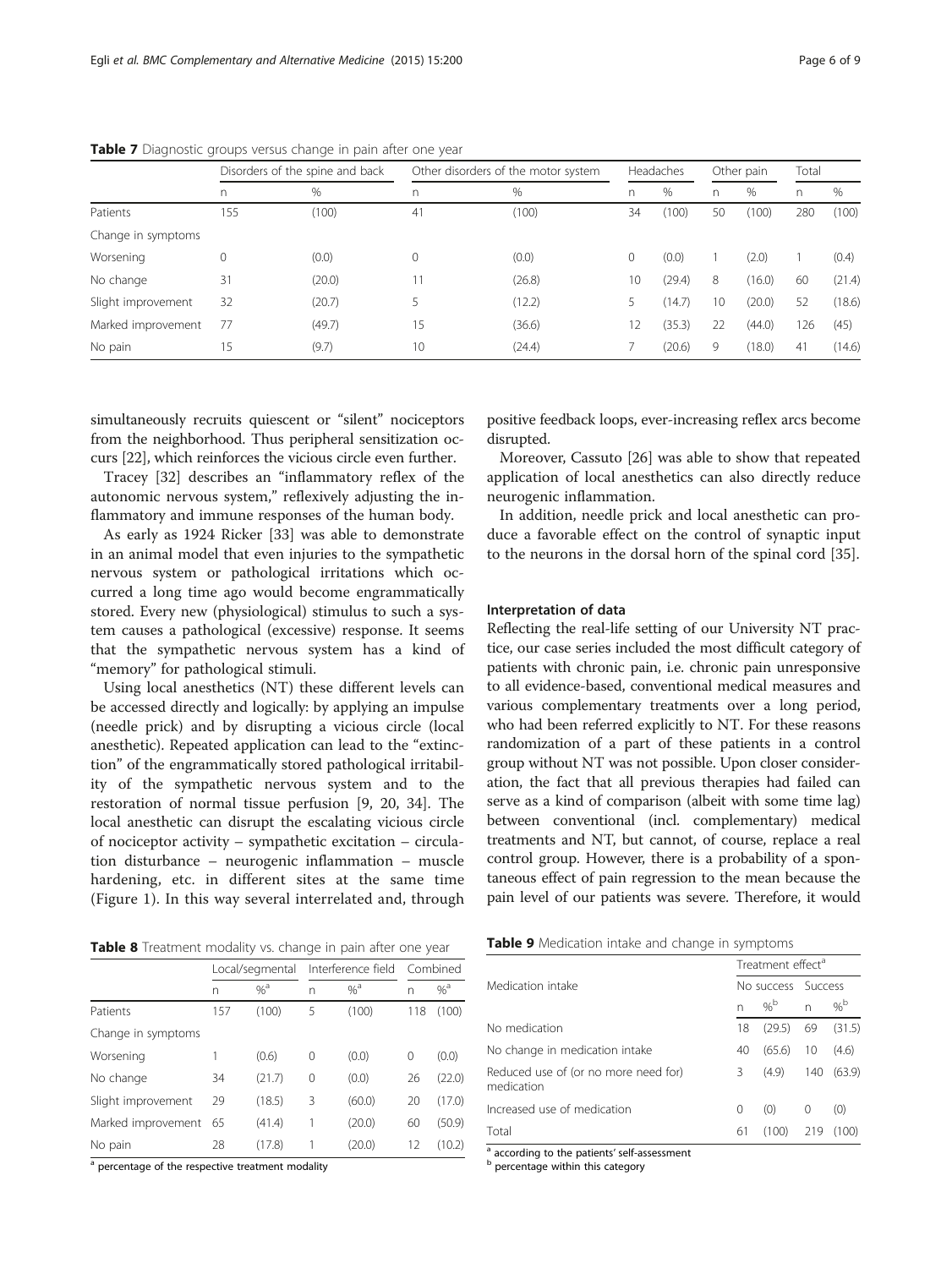<span id="page-6-0"></span>

be expected that some patients by chance would find their pain reduced over the study period. Without a control group it is therefore difficult to assess what amount of pain reduction is due to the treatment and what amount due to the potential regression to the mean. Nevertheless, it is fair to say that the mean duration of pain illness without regression before NT was more than five years. After this long period, a significant improvement without therapy seems improbable.

Despite the severity of the pain disorder and the long duration of illness prior to NT, patients only needed an average of 9.2 consultations within a period of one year.

In the long term only one fifth of our patients remained resistant to NT (as to conventional medical treatment options before). Another fifth experienced a slight improvement, and three fifths a marked improvement of pain or even freedom of pain. These results are supported by a Health Technology Assessment report [[4\]](#page-7-0) and other studies [[36](#page-8-0)–[38](#page-8-0)]. Furthermore, NT, which has been empirically developed in normal, everyday clinical practice, is in line with modern knowledge of the neurophysiology of pain and neurogenic inflammation [[7,](#page-7-0) [26, 29, 32](#page-8-0), [34](#page-8-0), [39](#page-8-0)–[42](#page-8-0)].

Combined injections of local anesthetics (NT) primarily affect the efferent and afferent fibers of the peripheral spinal reflex arc, largely via the sympathetic nervous system involved in the pain processes. Due to the connection of the central reflex arcs in the brain stem and in the cortex with neurons within the spinal cord it seems likely that they are indirectly affected by NT. On the other hand, these central reflex arcs are also subject to other influences, such as emotions (for example, the doctor-patient relation), especially in the presence of the respective neuroplastic changes. For this very reason we cannot determine the exact size of the specific effect of NT with our present results. However, the majority of our patients had received interventions within a similar doctor-patient setting (physiotherapy, acupuncture, psychotherapy, manual therapy, interventional pain management) prior to their enrollment in this case series, and still had been unresponsive to treatment. This is why we suppose that a part of the effect of NT may be specific.

The second outcome measure was the consumption of pain-relieving drugs: out of the 193 patients under pain medication three quarters took less pain medication or none at all after one year. These findings are noteworthy for their cost-effectiveness implications. In our crosssectional studies [[38, 43](#page-8-0)] commissioned by the Swiss Federal Office of Public Health (BAG) we also noted better cost-effectiveness implications in primary care providers who had incorporated NT in their practice (compared to primary care providers offering conventional medical treatment alone). The same results we saw filing an application to the Swiss Federal Office of Public Health [\[5\]](#page-7-0): we were able to compile the following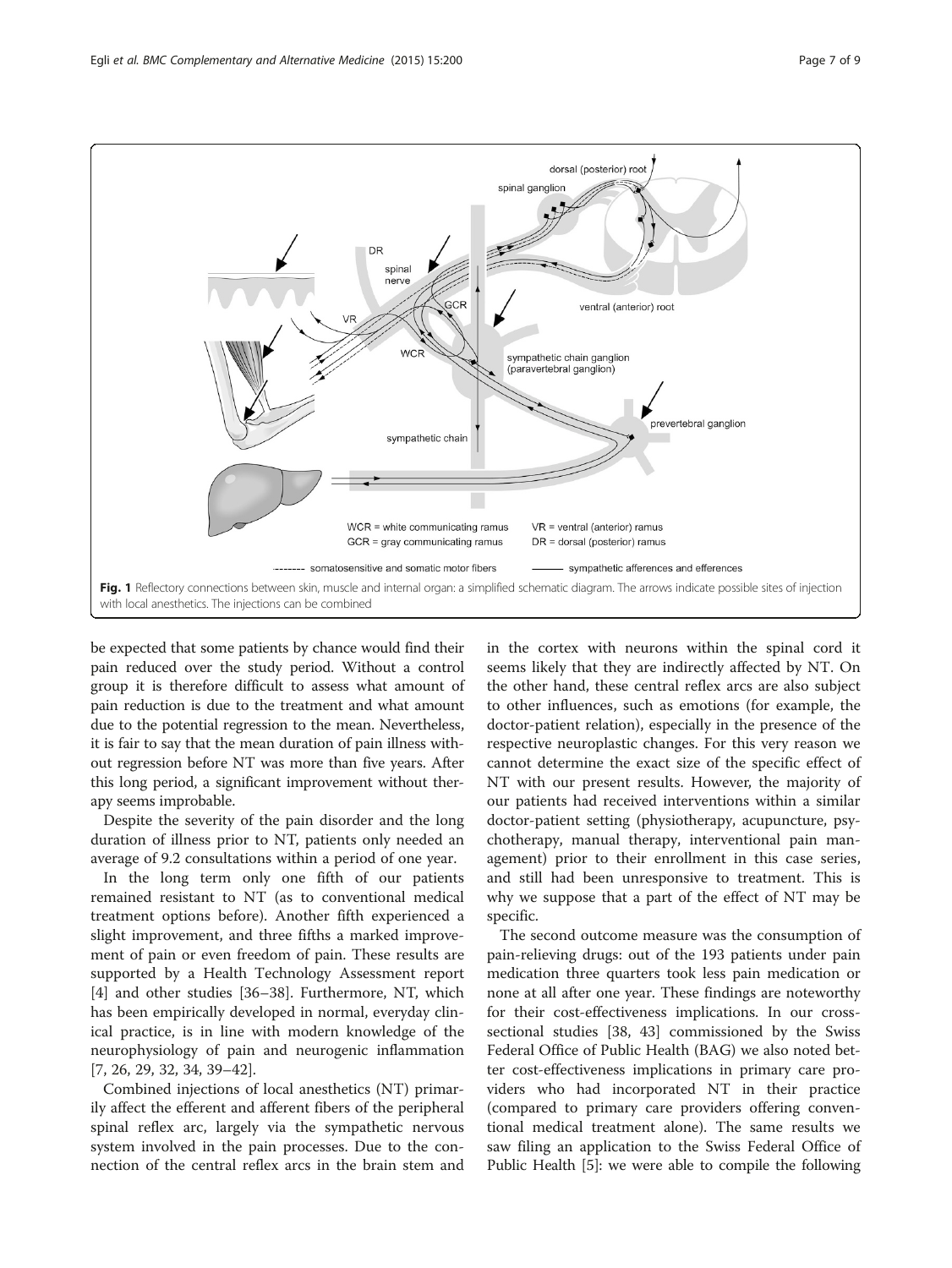<span id="page-7-0"></span>data from the Association of Swiss Health Insurance Companies (SantéSuisse): primary care providers offering integrative NT were compared to those providing conventional medicine alone. Both total costs and medication costs (average costs per year per patient) were significantly lower in the NT group.

#### Limitations

Although the present case series was conducted under circumstances similar to those found in daily practice and its results can be transferred into the clinical and practice setting, there are still limitations. As it was – in this real-life setting with patients referred explicitly to NT – not possible to opt for a controlled study design, the exact size of the specific effect of NT cannot be determined in this case series. Although the chance of a significant spontaneous improvement without therapy in our patients with refractory chronic pain over a long period was little, this possibility cannot be ignored. Being designed as a case series and not a multicenter trial makes it difficult to generalize the findings. Moreover, general quality of life and activities of daily living as well as secondary diagnosis were recorded in the course of history taking, but not included in the analysis of data.

#### Conclusions

Chronic pain, especially back pain, is extremely common. Treatment-resistant pain syndromes or adverse effects of medical treatment demand other treatment options. Both the present results for the outcome measures pain and medication use are in line with the results of other studies and demonstrate that therapeutic local anesthesia (NT) is a good treatment option. This is also reflected in the fact that many of the referring physicians were pain specialists or specialists in musculoskeletal disorders, and that every eighth referral was made by university hospitals or their outpatient departments. The good long-term outcomes achieved in just a few visits – such as medication reduction and virtually no side effects – are interesting from an economic perspective as well. As discussed above and mentioned under limitations, we cannot determine the exact size of the specific effect of NT in this uncontrolled case series. It would be, therefore, worthwhile to carry out a controlled trial to evaluate the true effect of NT.

Nevertheless, the results of our study can be logically explained by mechanisms of action that are based on modern neurophysiological concepts of pain. In addition, the fact that in most patients the effect persisted much longer than was to be expected from the duration of action of the local anesthetic also supports our initial hypothesis that the injection of local anesthetics at suitable sites can disrupt the vicious circle of pain (multiple reflex arcs maintaining each other through positive

feedback) and thus initiate a reorganization (selforganization) of the pain-processing systems. The results of further research into the mechanisms of action on the one hand and the outcome of future randomized controlled trials on the other will be eagerly awaited.

#### **Endnotes**

<sup>1</sup>Categories 4–6 (1 = no pain, 2 = mild pain, 3 = moderate pain,  $4$  = severe pain,  $5$  = very severe pain,  $6$  = unbearable pain)

#### Competing interests

The authors declare that they have no competing interests.

#### Authors' contributions

SE participated in the design of the study, performed acquisition, analysis and interpretation of data and drafted the manuscript. MP participated in the design of the study and the acquisition of data. SML and KPV helped to draft the manuscript and revised it critically. AB participated in the design of the study and performed the statistical analysis. LF conceived of the study, and participated in its design and coordination, participated in analysis and interpretation of data and helped to draft the manuscript. All authors read and approved the final manuscript.

#### Authors' information

This case series has been accepted as doctoral thesis from the medical faculty of the University of Bern.

#### Acknowledgement

We are grateful to Hans Holzherr for drawing the figure.

#### Author details

<sup>1</sup>Medical Faculty of the University of Bern, Bern, Switzerland. <sup>2</sup>Department of Neural Therapy, IKOM, University of Bern, Inselspital, PH4, CH-3010 Bern, Switzerland. <sup>3</sup>Formerly Professor of Health Services Research, Institute of Social and Preventive Medicine, University of Bern, Bern, Switzerland. 4 Institute of General Practice, University of Zürich, Zürich, Switzerland.

#### Received: 24 May 2013 Accepted: 19 June 2015 Published online: 27 June 2015

#### References

- 1. WHO. The burden of musculoskeletal conditions at the start of the new millennium. World Health Organ Tech Rep Ser. 2003;919:1–218.
- 2. Smolen JS. Combating the burden of musculoskeletal conditions. Ann Rheum Dis. 2004;63:329.
- 3. Oggier W. Volkswirtschaftliche Kosten chronischer Schmerzen in der Schweiz – eine erste Annäherung. Schweiz Aerztezeitung. 2007;88:1265–9.
- 4. Fischer L, Barop H, Maxion Bergemann S. Health Technology Assessment (HTA) Neuraltherapie nach Huneke. Programm Evaluation Komplementärmedizin (PEK) des Schweizerischen Bundesamtes für Gesundheit. 2005.
- 5. Fischer L, Ludin SM, Thommen D, Hausammann R. Antrag auf Kostenübernahme durch die obligatorische Krankenpflegeversicherung betreffend die Leistung Störfeld-Therapie (Neuraltherapie nach Huneke) an das Schweizerische Bundesamt für Gesundheit. 2010.
- 6. Jänig W, Baron R. Pathophysiologie des Schmerzes. In: Fischer L, Peuker ET, editors. Lehrbuch Integrative Schmerztherapie. Stuttgart: Haug; 2011.
- 7. Jänig W. The Integrative Action of the Autonomic Nervous System. New York: Cambridge University Press; 2006.
- 8. Joos S, Musselmann B, Szecsenyi J. Integration of complementary and alternative medicine into family practices in Germany: results of a national survey. Evid Based Complement Alternat Med. 2011;2011:495813.
- 9. Barop H. Lehrbuch und Atlas der Neuraltherapie nach Huneke. Stuttgart: Hippokrates; 2011.
- 10. Dosch P. Lehrbuch der Neuraltherapie nach Huneke. 14th ed. Heidelberg: Haug; 1994.